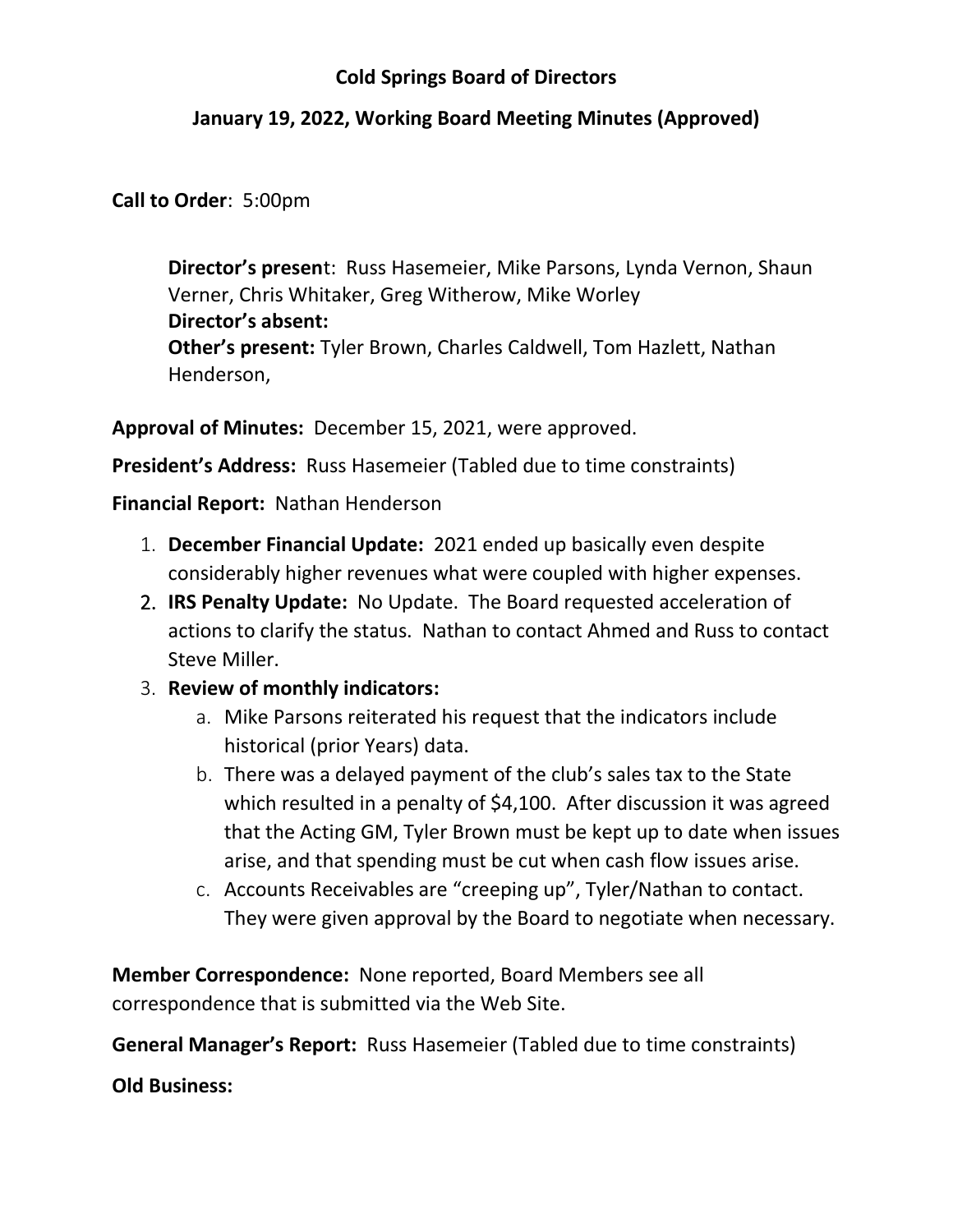- 1. Solar Project Update: There is a meeting of the Solar Committee scheduled for Thursday, January 19.
- 2. Status of Private Cart Insurance: Nathan Henderson (Tabled due to time constraints)
	- a. Audit shows that we are missing 40 cart insurance policies, Email Blast being sent out to gather this data.
- 3. Harassment Training for Club Leadership: (Tabled due to time constraints)
	- a. Was scheduled be completed by January 1.
- 4. Task list review (Tabled due to time constraints)
- 5. Proposed Policy Changes/Additions
	- a. Employees, Alcohol & Illegal Drugs proposal tabled pending review by H.R. knowledgeable individual. Nathan to have new Payroll Company perform this review.

# **New Business:**

- 1. Membership Categories: Review of current policies versus practices.
	- a. See attachment titled "Membership Policies/Procedures". This document was reviewed by the Board which approved all content.
- 2. Senior Members booking tee times 2 weeks in advance.
	- a. No changes were made to the existing policy.
- 3. Referral and Commissions Structure. (Tabled due to time constraints)
- 4. Appointment of Charles Caldwell to Treasurer position and to add as signer to accounts.
	- a. Motion by Shaun Verner,  $2^{nd}$  Greg Witherow, the motion was carried.
- 5. Membership Tracking: Charles Caldwell presented a new tracking sheet which the Business office will use to track memberships sold.
- 6. Non-Proprietary memberships that are terming out. Tyler Brown to contact all.
- 7. Handling of Member account disputed charges. This is an issue for members that are on Auto Pay (ACH). It was agreed that the club will process the ACH as scheduled and give credit to members on the following months bill when the dispute is resolved in their favor.
- 8. 2020 audit and amendment, commitment by Steve Miller to complete by the 15<sup>th</sup>.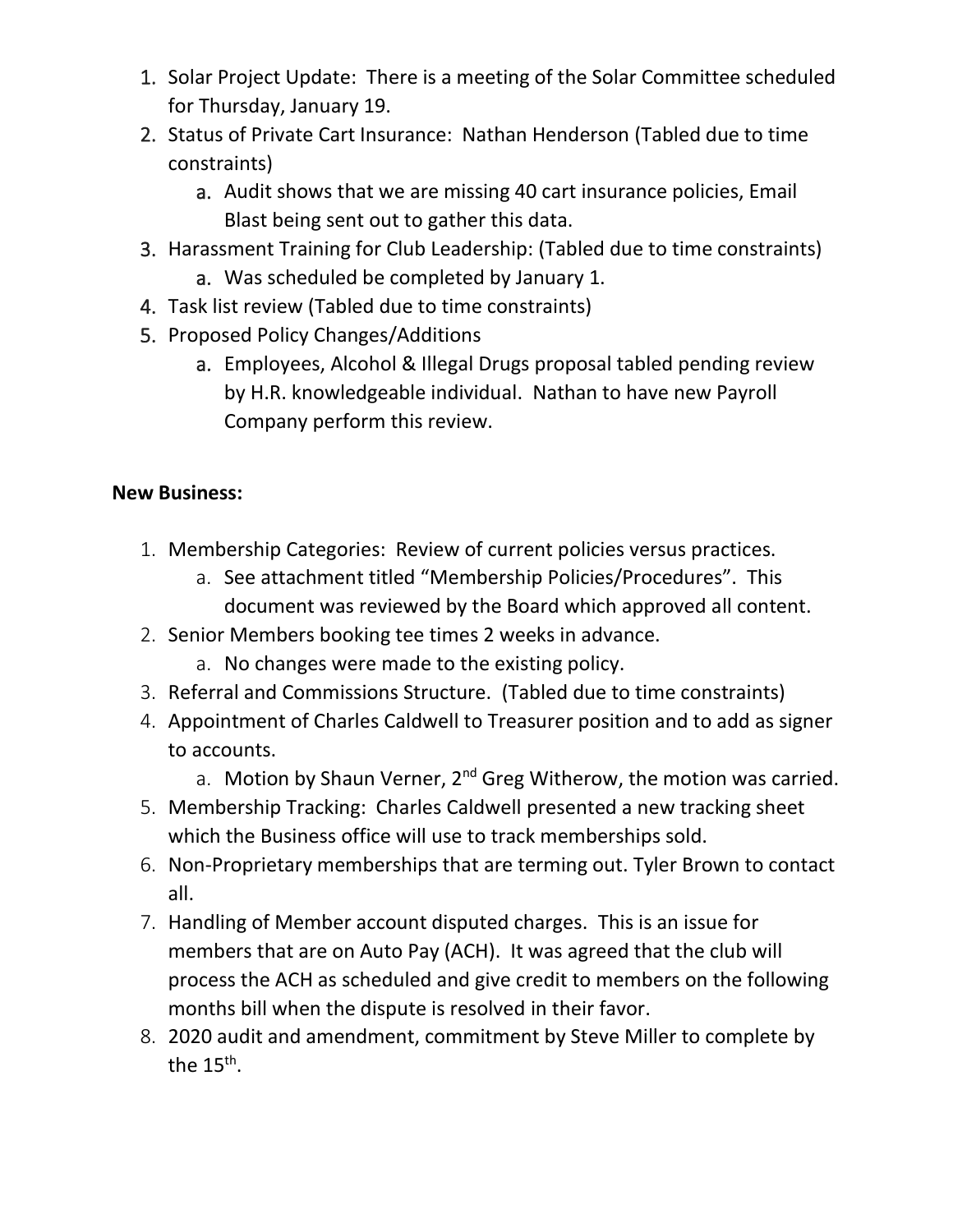- 9. Forward tee ball washer issue: the Board directed the Business Office to take the funds for this item out of Capital.
- 10.Events Price List: Mellissa Fuentes working on recommendations for new pricing.
- 11.Rate Fee Chart: Tom Hazlett (all inclusive less Event Fees) In Process
- 12.Outside Tournament Pricing: Tyler Brown addressing policy and pricing.
- 13.Re-key the entire club: The Board agreed to this expense. Tyler Brown is to create a tracking process for issued keys.
- 14.Policy on Lesson percentage to the club. (Tabled due to time constraints)
- 15.Vent System Repair Approval. Cost is \$ 4402, the work will be completed coinciding with the course aerification scheduled for March 21 & 22.
- 16.Current Issues with timing of paying bills and payroll, avoidance of late fees, taking advantage of discounts, transferring cash back and forth from Capitol or Rainy-Day Fund.
	- a. See Financial Report, Review of Monthly Indicators.
- 17.Tyler Brown/Daniel Spaite Proposal Range use proposal.
	- a. The proposal is to eliminate bags and buckets of balls and to start using Range Passes. Balls will be available on the range. The Proshop will issue "Bag Tags" for members that pay for range use monthly. Members using the range will be monitored to ensure that they have the tag or have paid for a daily use.

**Adjournment:** 8:30pm

# **Executive Session:**

# **Future Board Meeting Schedule:**

Wed, Feb 16, 2022: Working Board Meeting 5:00 pm - 7:00 pm Wed, Mar 16, 2022: Regular Board Meeting 6:00 pm - 8:00 pm (New Board Installation). Wed, Apr 20, 2022: Working Board Meeting 5:00 pm - 7:00 pm Wed, May 18, 2022: Regular Board Meeting 5:00 pm - 7:00 pm Wed, Jun 15, 2022: Working Board Meeting 5:00 pm - 7:00 pm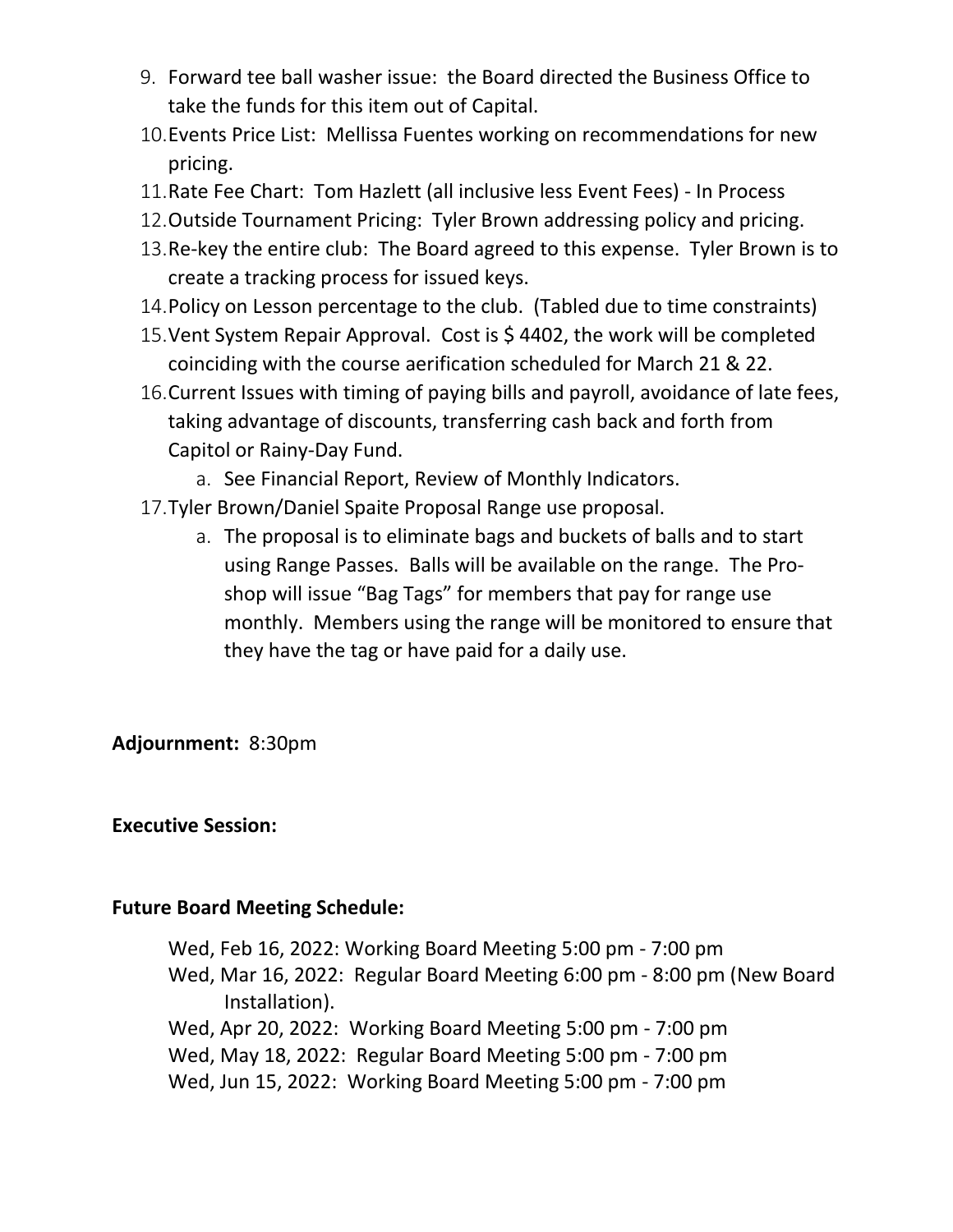Wed, Jul 20, 2022: Working Board Meeting 5:00 pm - 7:00 pm Wed, Aug 17, 2022: Working Board Meeting 5:00 pm - 7:00 pm Wed, Sep 21, 2022: Annual Board Meeting 6:00 pm - 8:00 pm Wed, Oct 19, 2022: Working Board Meeting 5:00 pm - 7:00 pm Wed, Nov 16, 2022: Regular Board Meeting 5:00 pm - 7:00 pm Wed, Dec 21, 2022: Working Board Meeting 5:00 pm - 7:00 pm

### **Task List**

**1. Water Contingency Plan (July 21, 2021)** Description: Consideration for water alternatives Status: Mike Parsons researching with the intent of producing White Paper.

### **2. Forward Tees Upgrades (July 21, 2021)**

Description: Purchase and install Ball washers, Sand Buckets and Tee holders

- Ball Washers have arrived, installation is in complete.
- Sand Buckets and Tee holders still required (Chris Mitchell) Status: waiting on sand boxes.

#### **3. PPP Money From IRS**

Description: Report out on status of IRS payment (Charles Caldwell).

Status: Check received for \$14,812.

#### **4. 16th Hole Bunker (Previously scheduled for June)**

- Description: Addition of bunker to left side of 16th Green.
- Status: Moved to the Spring
- **5. Jonas Training:** Pursue plan to train staff member on Jonas Software (Chris Mitchell)
	- Status: Open
- **11. # Of Rounds Played:** Enforce requirement that all players must check in with Pro-Shop, begin collecting # of rounds played and begin reporting # rounds by membership type (Chris Mitchell).
	- Status: Done except for reporting by membership type.

### **12. Orientation and Employee Handbook Completion:**

• Status: Open